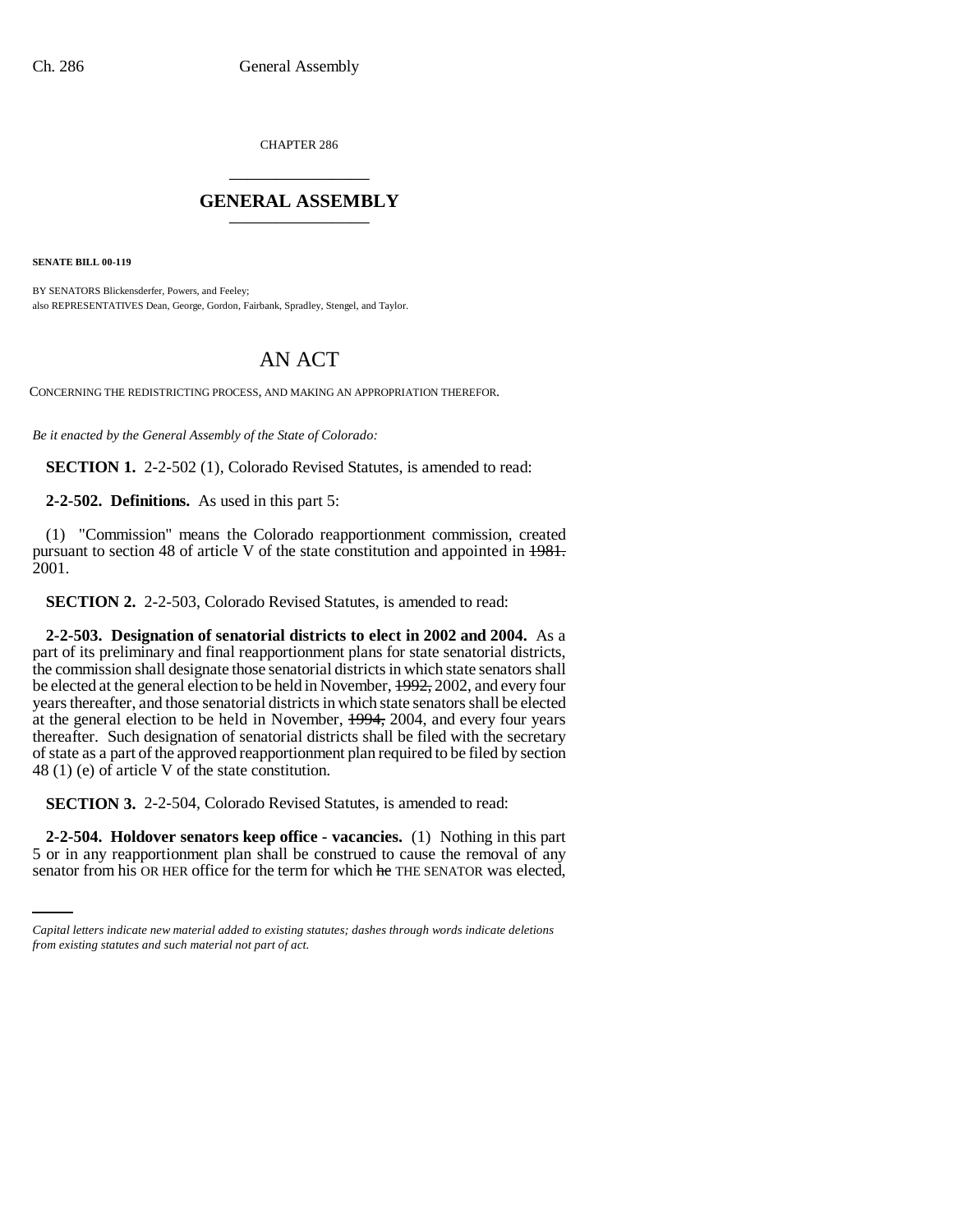and each such senator shall serve the term for which he OR SHE was elected.

(2) In the event of a vacancy in the senate, such vacancy shall be filled as provided by law. If any senator elected at the 1990 2000 general election shall vacate VACATES his OR HER seat prior to the expiration of his term of office in January, 1995, CONVENING OF THE REGULAR LEGISLATIVE SESSION IN 2003, such vacancy shall be filled from the district from which he THE SENATOR was elected IN ACCORDANCE WITH SECTION 1-12-203, C.R.S. IF SUCH VACANCY OCCURS MORE THAN FIFTY-FIVE DAYS BEFORE THE GENERAL ELECTION IN 2002, THERE SHALL BE AN ELECTION AT THE GENERAL ELECTION IN 2002 FOR THE REMAINDER OF SUCH SENATOR'S TERM FROM THE SENATORIAL DISTRICT CREATED BY THE COMMISSION. NOMINATION OF CANDIDATES AT SUCH ELECTION SHALL BE IN ACCORDANCE WITH ARTICLE 4 OF TITLE 1, C.R.S.

(3) IF ANY SENATOR ELECTED AT THE 2000 GENERAL ELECTION VACATES HIS OR HER SEAT ON OR AFTER THE CONVENING OF THE REGULAR LEGISLATIVE SESSION IN 2003, SUCH VACANCY SHALL BE FILLED FROM THE SENATORIAL DISTRICT CREATED BY THE COMMISSION IN ACCORDANCE WITH SECTION 1-12-203, C.R.S.

**SECTION 4.** 2-2-506 (1), Colorado Revised Statutes, is amended BY THE ADDITION OF A NEW PARAGRAPH to read:

**2-2-506. Precinct boundaries.** (1) (a.5) (I) THE GENERAL ASSEMBLY RECOGNIZES THAT, UNDER SECTION 48 OF ARTICLE V OF THE STATE CONSTITUTION, THE DEADLINE FOR THE FILING OF A COURT-APPROVED REDISTRICTING PLAN FOR SENATORIAL AND REPRESENTATIVE DISTRICTS WITH THE SECRETARY OF STATE IS MARCH 15, 2002. HOWEVER, THE GENERAL ASSEMBLY ALSO RECOGNIZES THAT THE REDRAWING OF GENERAL ELECTION PRECINCT BOUNDARIES CANNOT BE COMPLETED BY THE TIME REQUIRED IN SECTION 1-5-103, C.R.S., UNLESS THE PLAN IS APPROVED AND FILED SUBSTANTIALLY BEFORE MARCH 15, 2002. THE GENERAL ASSEMBLY THEREFORE URGES THE COMMISSION AND THE COLORADO SUPREME COURT TO MAKE EVERY EFFORT TO COMPLETE THE REDISTRICTING PROCESS NO LATER THAN FEBRUARY 15, 2002.

(II) IF A COURT-APPROVED REDISTRICTING PLAN FOR SENATORIAL AND REPRESENTATIVE DISTRICTS HAS NOT BEEN FILED WITH THE SECRETARY OF STATE BY FEBRUARY 15, 2002, NOTWITHSTANDING THE PROVISIONS OF SECTIONS 1-5-103 AND 1-4-602 (4), C.R.S., CHANGES IN PRECINCT BOUNDARIES SHALL BE COMPLETED NO LATER THAN MARCH 20, 2002, AND NOTICES OF PRECINCT CAUCUSES SHALL BE POSTED NOT LATER THAN APRIL 3, 2002.

(III) THIS PARAGRAPH (a.5) SHALL TAKE EFFECT ON FEBRUARY 1, 2001, BUT ONLY IF SENATE CONCURRENT RESOLUTION 00-002 DOES NOT BECOME LAW.

**SECTION 5.** 2-2-511, Colorado Revised Statutes, is amended to read:

**2-2-511. Applicability.** This part 5 shall apply to the Colorado reapportionment commission appointed in 1991 2001 and to state senatorial and state representative districts created by said commission.

**SECTION 6. Definitions.** As used in sections 6 through 11 of this act: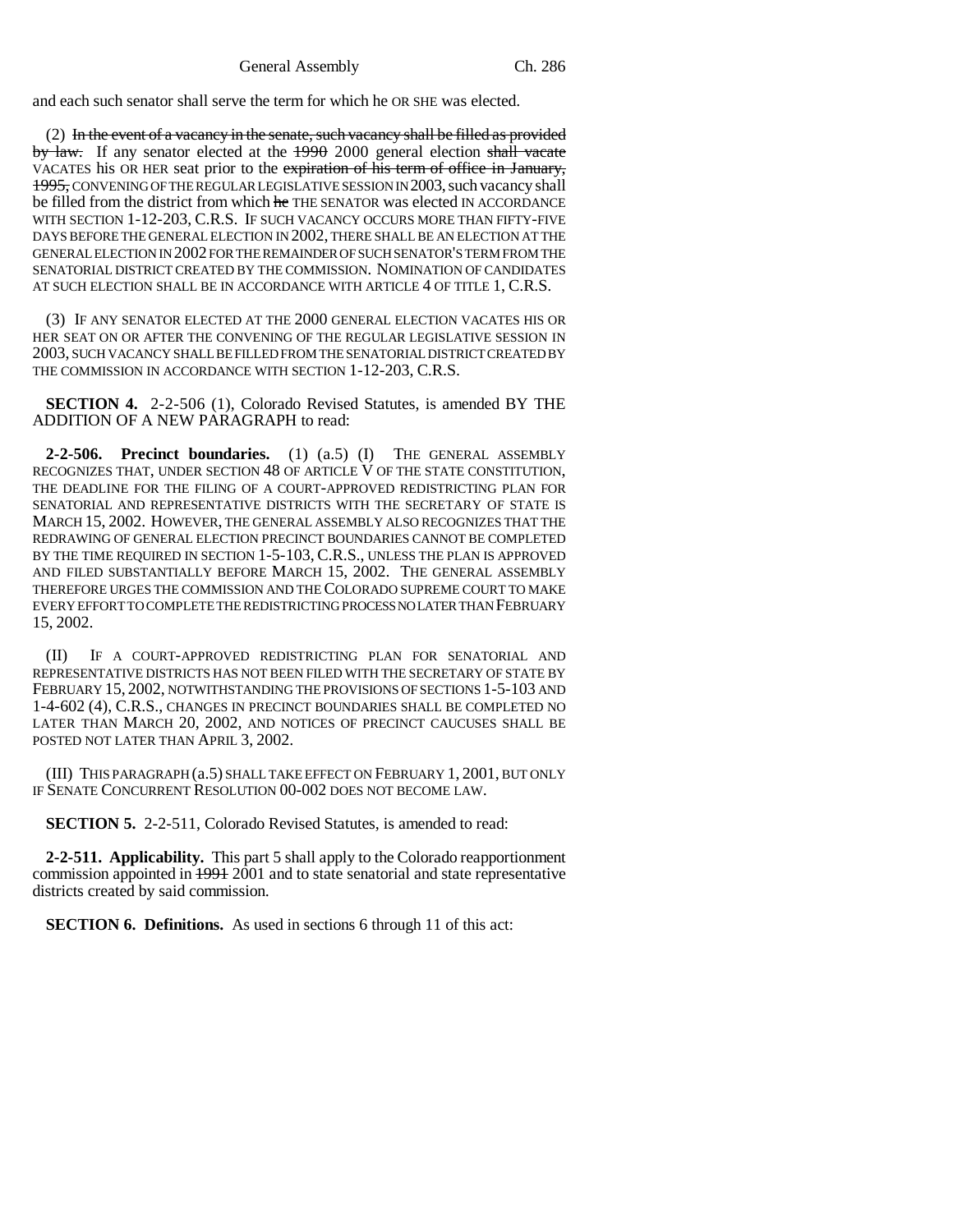### Ch. 286 General Assembly

(1) "Census bureau" means the United States census bureau.

(2) "Commission" means the Colorado reapportionment commission appointed in 2001 pursuant to the provisions of section 48 of article V of the state constitution.

(3) "Congressional plan" means the plan for the redistricting of congressional districts in Colorado based upon the census conducted in 2000 as provided by section 44 of article V of the state constitution.

(4) "Executive committee" means the executive committee of the legislative council.

(5) "State plan" means a plan for the redistricting of Colorado state senatorial and representative districts based upon the census conducted in 2000 as provided in sections 45 through 48 of article V of the state constitution.

**SECTION 7. Arrangements pending the organization of the reapportionment commission.** (1) The general assembly hereby finds that the redistricting of congressional and state senatorial and representative districts requires the compilation, assimilation, and analysis of large amounts of census data and maps; that the task of redistricting involves complex mathematical analysis and a thorough consideration of legal issues under the state and federal statutes and constitution; that 2000 census data and maps are being furnished to the states in computerized form; that the one-hundred-twenty day limitation on regular sessions of the general assembly means that the enactment of a congressional plan may require a special session; and that the arrangements set forth in this section and section 8 of this act are provided in order to assure that the commission and the general assembly will be as prepared as possible to begin their substantive work as soon as possible.

(2) Upon the request of the executive committee, the following offices shall provide the legislative council any necessary staff assistance prior to the appointment of the commission:

- (a) The office of legislative legal services;
- (b) The division of local government in the department of local affairs; and
- (c) The department of state.

(3) The legislative council shall make the following materials available to the commission:

(a) A computer data base describing all units of census geography built from the TIGER line file received from the census bureau;

(b) A computer data base of population data built from the Public Law 94-171 files received from the census bureau conforming with section 2-2-901, C.R.S., including racial and ethnic data;

(c) A computer data base of election and voter registration information for the 1998 and 2000 general elections;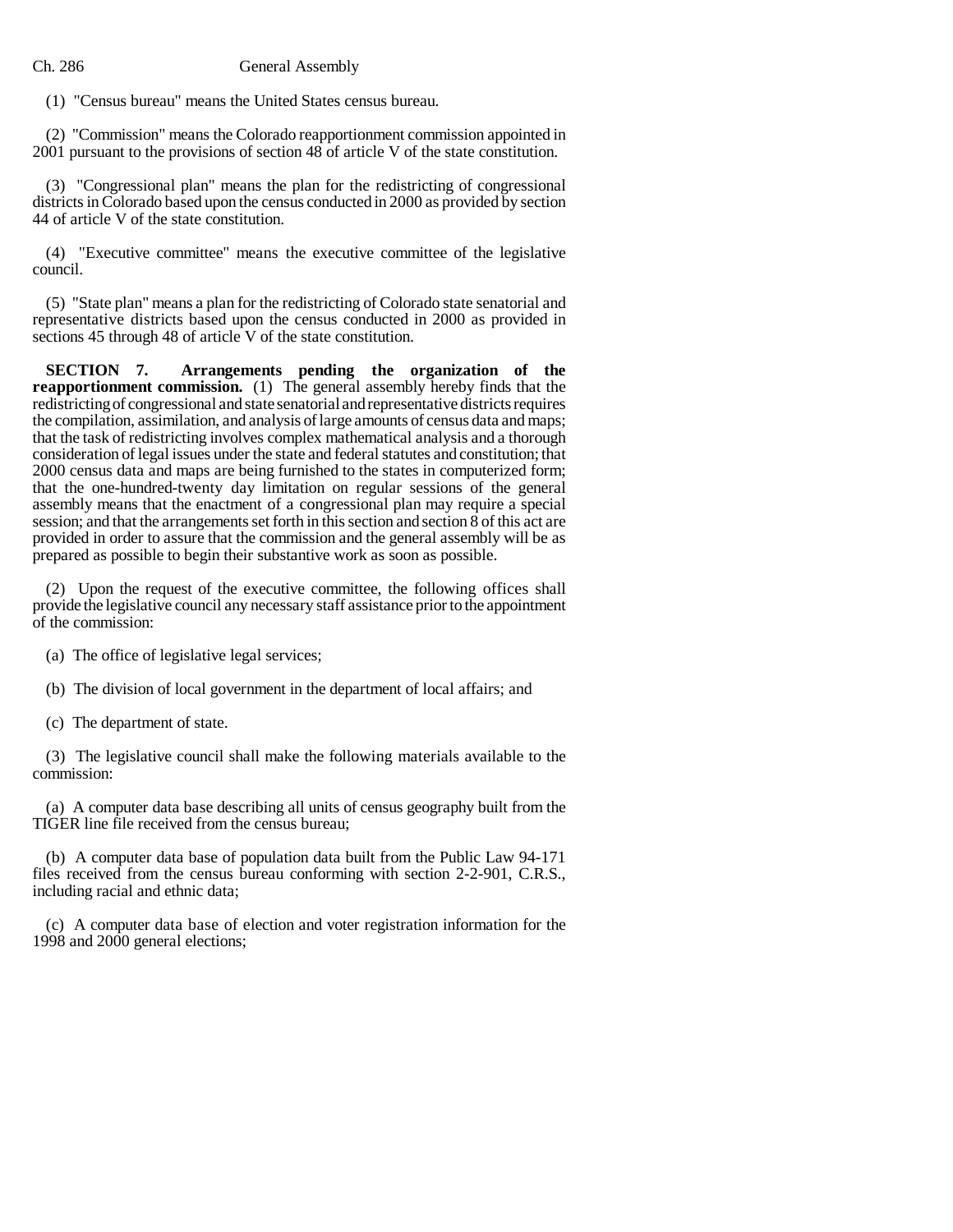(d) Any available information indicating the location of cultural, economic, geographic, demographic, and trade area factors in Colorado; and

(e) Any available information or analysis of state and federal court decisions concerning redistricting.

(4) The executive committee may make arrangements for office space for the commission and its staff prior to the convening of the commission, including but not limited to the leasing of appropriate facilities and office equipment.

**SECTION 8. Computer system.** (1) The director of research of the legislative council shall be responsible for acquiring a computerized system that uses census data and maps to prepare congressional and state plans in conformity with statutory and constitutional criteria and within the applicable time constraints. Upon approval by the executive committee, the director of research may contract for the acquisition of computer hardware and software and for the provision of computer services as are necessary to accomplish the tasks of this subsection (1). The computer system shall be available for use by the general assembly for purposes of the congressional plan and by the commission for the state plan.

(2) Appropriations made under this section shall not be available for expenditure until approved by the executive committee.

(3) Election and voter registration information for the 1998 and 2000 general elections shall be incorporated in the data base for the computerized redistricting system. Such information shall be taken or derived from the official records of the secretary of state or, if such data are not available from the secretary of state, from the official records of the county clerks and recorders. Election and voter registration information in the computerized system shall be considered to be official election and voter registration data for all purposes related to redistricting based upon the 2000 census.

(4) The executive committee shall adopt a policy governing access by private persons and governmental agencies other than the general assembly and the commission to the computer data bases developed pursuant to this section and section 7 (3) of this act, which policy may include reasonable charges for such access.

**SECTION 9. Reapportionment commission - organizational provisions compensation.** (1) Members of the commission shall be appointed and convened, and the officers of the commission elected, pursuant to the provisions of section 48 of article V of the state constitution.

(2) Members of the commission shall receive a per diem of ninety-nine dollars for attendance at regularly scheduled meetings of the commission. Members of the commission shall be reimbursed for actual and necessary expenses while performing official duties, together with mileage at the rate prescribed for state employees in section 24-9-104, Colorado Revised Statutes. A member of the commission who is a state officer or employee shall not claim per diem compensation from more than one source for official activities on the same day.

**SECTION 10. Staff director - staff - hearings.** (1) The commission may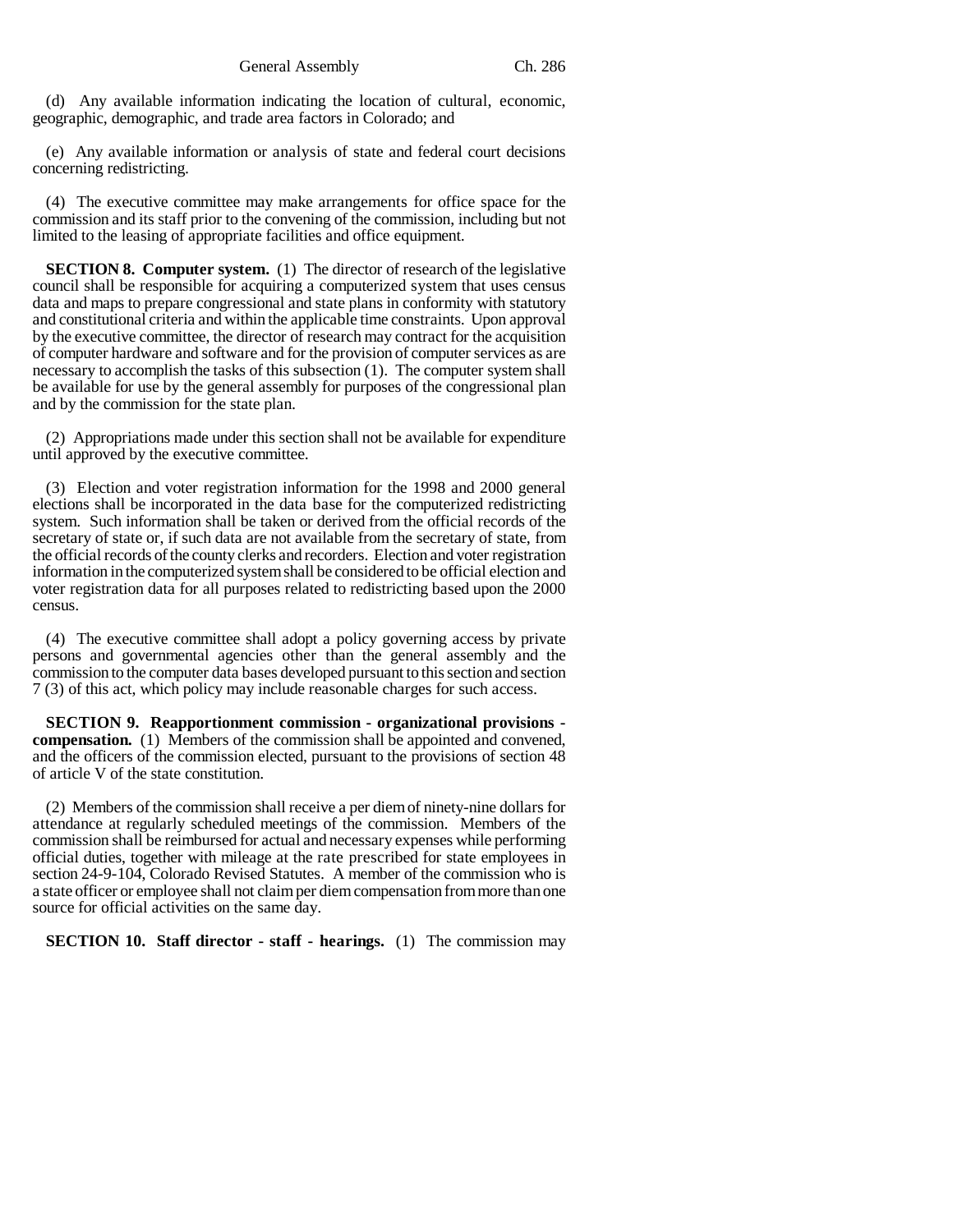#### Ch. 286 General Assembly

appoint a staff director who shall keep a full and true record of all proceedings of the commission and perform such other duties as the commission may prescribe. The staff director shall complete the task of obtaining and preparing the materials set forth in section 7 (3) of this act and shall compile such other data or materials as the commission may direct.

(2) The staff director of the commission may appoint, with the consent of the commission, such employees and consultants as he or she deems necessary to carry out the provisions of section 48 of article V of the state constitution, the provisions of part 5 of article 2 of title 2, Colorado Revised Statutes, and this act.

(3) The commission may request additional information or staff assistance it deems necessary from the agencies of state government, and such agencies shall furnish such information or assistance to the extent feasible within existing appropriations or in accordance with any contract between the agency and the commission.

(4) The commission may have the use of the committee rooms in the state capitol building and the legislative services building for its hearings.

(5) Upon the organization of the commission, the commission may choose to utilize the arrangements outlined in sections 8 through 11 of this act, or it may choose to make whatever arrangements it deems necessary to carry out its constitutional duties, subject to available appropriations.

**SECTION 11. Commission expenses.** All expenses incurred by the commission, including per diem compensation and mileage of commission members and salaries and expenses of employees, shall be paid upon vouchers signed by the presiding officer of the commission, or in his or her absence or unavailability, the vice chair or the staff director upon instruction by the presiding officer in each instance and drawn upon funds appropriated for use by the commission. All such vouchers, except vouchers for the payment of per diem compensation and mileage of commission members, shall also be signed by the chair of the legislative council.

**SECTION 12. Appropriation.** In addition to any other appropriation, there is hereby appropriated, out of any moneys in the general fund not otherwise appropriated, to the legislative council, for the fiscal year beginning July 1, 2000, the sum of two hundred seventeen thousand nine hundred dollars (\$217,900), or so much thereof as may be necessary, for the implementation of this act. Expenditures made pursuant to this appropriation shall be subject to the provisions of section 8 (2) of this act.

**SECTION 13. Appropriation - adjustment to legislative appropriation.** (1) In addition to any other appropriation, there is hereby appropriated, out of any moneys in the general fund not otherwise appropriated, to the Colorado reapportionment commission, for the fiscal year beginning July 1, 2000, the sum of one hundred eighty four thousand seven hundred eight dollars (\$184,708), and 1.5 FTE, or so much thereof as may be necessary, for the implementation of this act. The moneys appropriated by this subsection (1) shall become available only if SCR00-002 becomes law.

(2) (a) For the implementation of subsection (1) of this section, appropriations